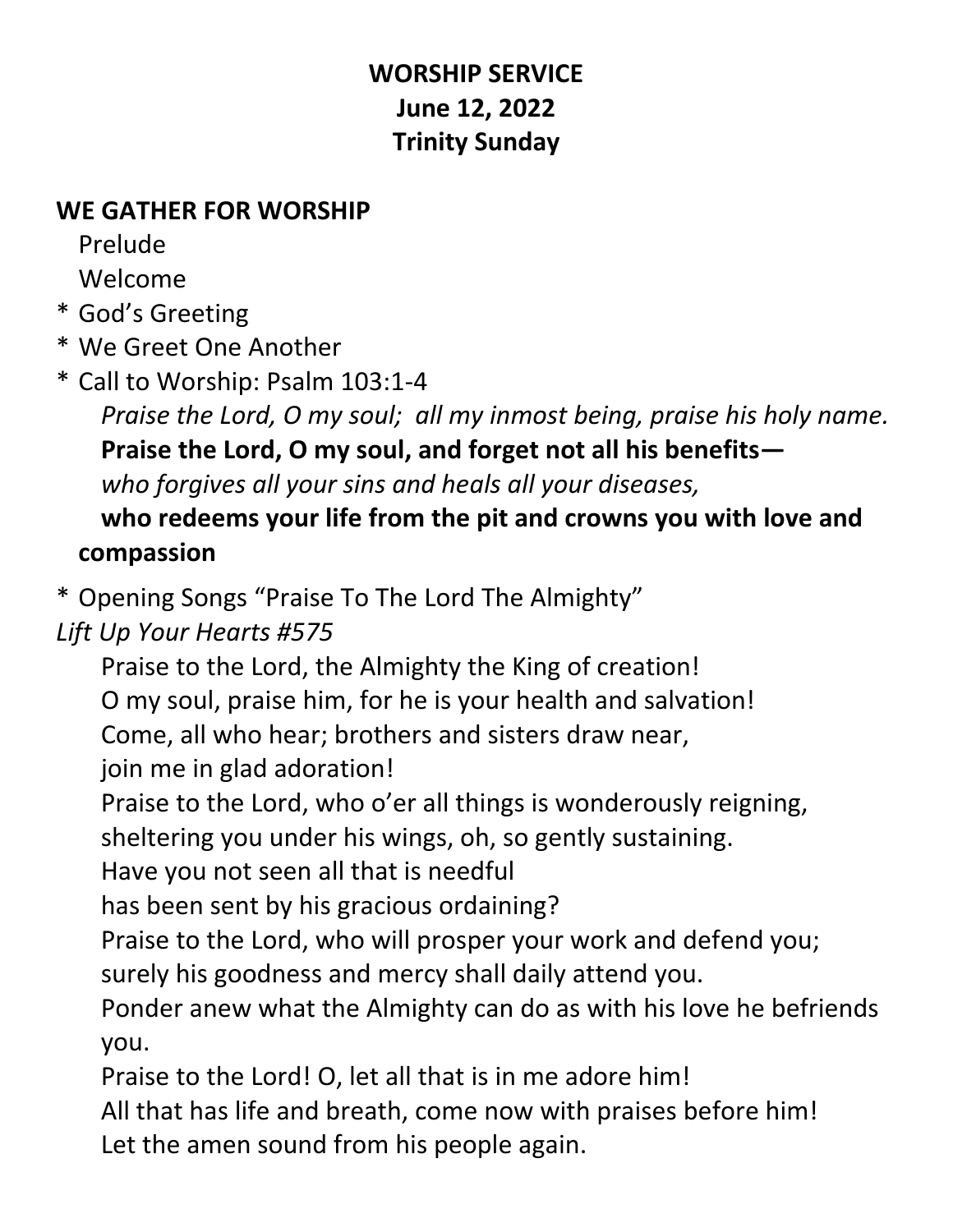Gladly forever adore him!

"How Great Thou Art" *Lift Up Your Hearts #553* O Lord, my God, when I in awesome wonder Consider all the worlds Thy Hands have made I see the stars, I hear the rolling thunder Thy power throughout the universe displayed Then sings my soul, my Savior God, to Thee How great Thou art, how great Thou art Then sings my soul, my Savior God, to Thee How great Thou art, how great Thou art When through the woods and forest glades I wander, I hear the birds sing sweetly in the trees when I look down from lofty mountain grandeur And hear the brook and feel the gentle breeze Then sings my soul, my Savior God, to Thee How great Thou art, how great Thou art Then sings my soul, my Savior God, to Thee How great Thou art, how great Thou art But when I think that God, His Son not sparing Sent Him to die, I scarce can take it in That on the Cross, my burden gladly bearing He bled and died to take away my sin Then sings my soul, my Savior God, to Thee How great Thou art, how great Thou art Then sings my soul, my Savior God, to Thee How great Thou art, how great Thou art When Christ shall come with shout of acclamation And take me home, what joy shall fill my heart Then I shall bow in humble adoration And then proclaim, my God, how great Thou art Then sings my soul, my Savior God, to Thee How great Thou art, how great Thou art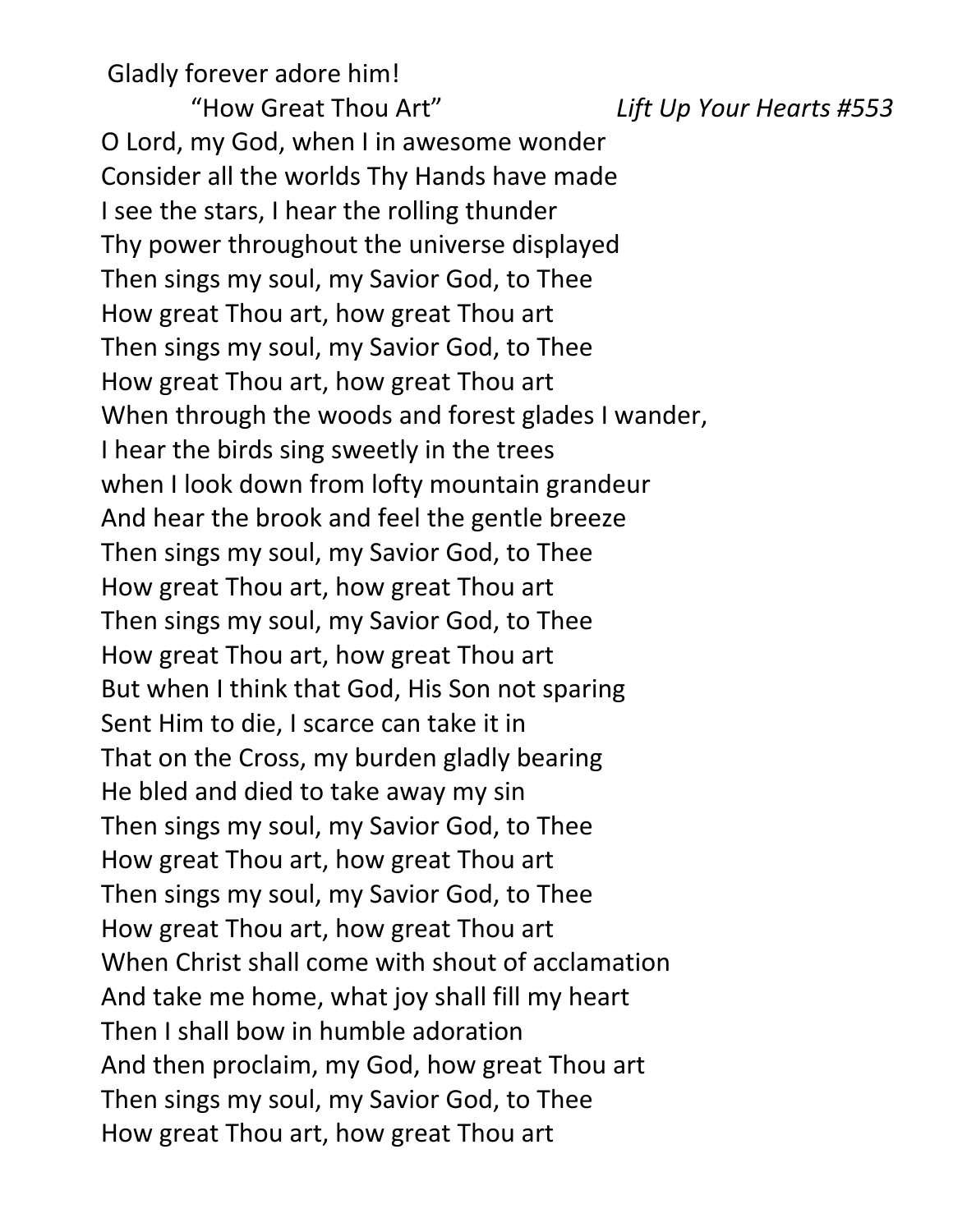Then sings my soul, my Savior God, to Thee How great Thou art, how great Thou art

\* Opening Prayer

# **WE ARE RECONCILED TO GOD**

What do we believe about forgiveness: Heidelberg Q&A #56 *What do you believe concerning the forgiveness of sins?* **I believe that God, because of Christ's atonement, will never hold against me any of my sins, nor my sinful nature - which I will need to struggle against all my life. Rather, in his grace, God grants me the righteousness of Jesus Christ to free me forever from judgement.**

Prayer of Confession:

**Our Father, we are overwhelmed by the endless capacity of your love as you forgive the ways we sin against you and each other. Lord Jesus, help us to accept the forgiveness you bought for us with your sacrifice. Help us to live into your grace, even when the claws of guilt and tendrils of shame latch onto us. Holy Spirit, soften our hearts to extend the forgiveness we have received toward the calloused attitudes, hurtful actions, and offensive words of others that we must endure. By your power, raise us to the life of your new creations. By the name of Jesus we pray, amen.**

Assurance of Pardon: *Psalm 103:13-17*

*"As a father has compassion on his children, so the Lord has compassion on those who fear him; for he knows how we are formed, he remembers that we are dust…. from everlasting to everlasting the Lord's love is with those who fear him, and his righteousness with their children's children"*

Song of Entrusting "Create In Me A Clean Heart" *Sing! A New Creation #49*

Create in me a clean heart, O God, and renew a right spirit within me. Create in me a clean heart, O God, and renew a right spirit within me.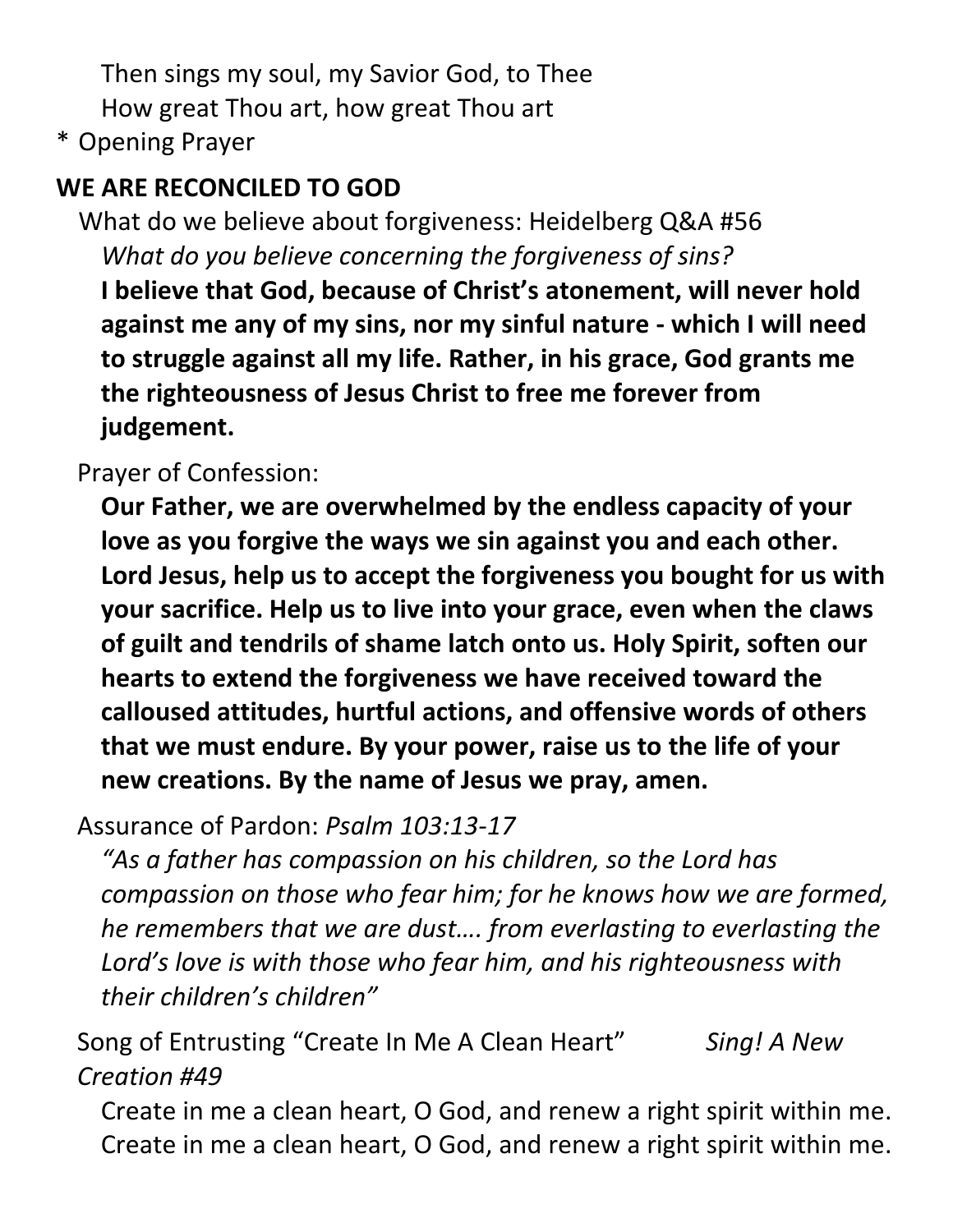Cast me not away from your presence, O Lord, and take not your Holy Spirit from me.

Restore unto me the joy of your salvation, and renew a right spirit within me.

Children's Message

Congregational Prayer

## **WE HEAR GOD'S WORD**

Bible Reading: Psalm 103:1-13

**<sup>1</sup>** Praise the LORD, my soul; all my inmost being, praise his holy name.

**<sup>2</sup>** Praise the LORD, my soul, and forget not all his benefits—

**<sup>3</sup>** who forgives all your sins and heals all your diseases,

**<sup>4</sup>** who redeems your life from the pit and crowns you with love and compassion,

<sup>5</sup> who satisfies your desires with good things so that your youth is renewed like the eagle's.

**<sup>6</sup>** The LORD works righteousness and justice for all the oppressed.

**<sup>7</sup>**He made known his ways to Moses, his deeds to the people of Israel:

**<sup>8</sup>** The LORD is compassionate and gracious, slow to anger, abounding in love.

**<sup>9</sup>**He will not always accuse, nor will he harbor his anger forever;

<sup>10</sup> he does not treat us as our sins deserve or repay us according to our iniquities.

**<sup>11</sup>** For as high as the heavens are above the earth, so great is his love for those who fear him;

**<sup>12</sup>** as far as the east is from the west, so far has he removed our transgressions from us.

**<sup>13</sup>** As a father has compassion on his children, so the LORD has compassion on those who fear him;

Message: A Better Life - Forgiveness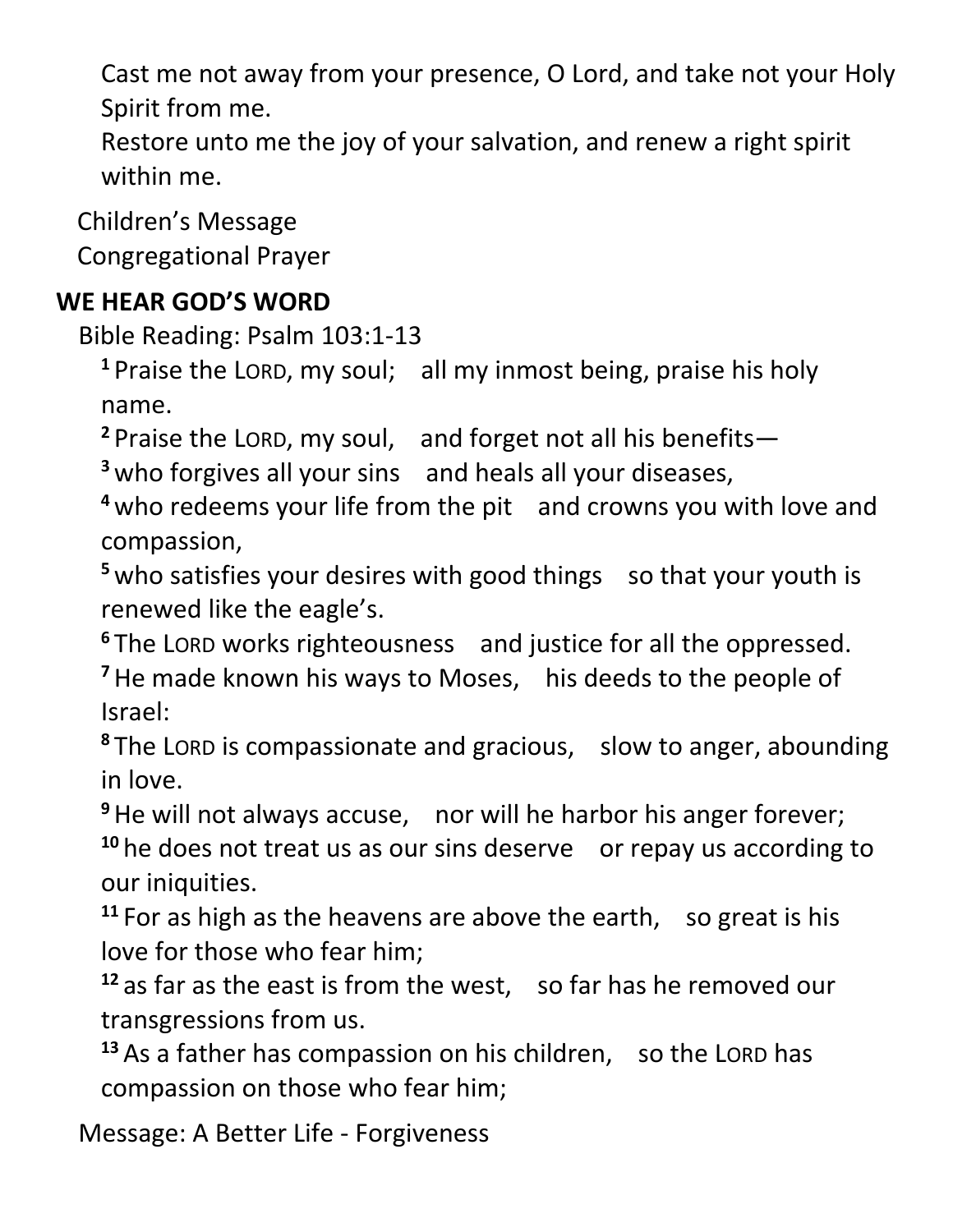#### **WE RESPOND TO GOD'S WORD**

Prayer of Application \* Song of Response "Amazing Grace, My Chains Are Gone" *Lift Up Your Hearts #693* Amazing grace how sweet the sound That saved a wretch like me I once was lost but now I'm found Was blind but now I see 'Twas grace that taught my heart to fear And grace my fears relieved How precious did that grace appear The hour I first believed My chains are gone I've been set free My God my Savior has ransomed me And like a flood His mercy rains Unending love amazing grace The Lord has promised good to me His word my hope secures He will my shield and portion be As long as life endures Through many dangers, toils and snares I have already come, Tis Grace hath brought Me safe thus far, And grace will lead me home. My chains are gone I've been set free My God my Savior has ransomed me And like a flood His mercy rains When we've been there ten thousand years Bright shining as the sun We've no less days to sing God's praise, Than when I first believe.

#### **WE DEPART TO SERVE**

\* Blessing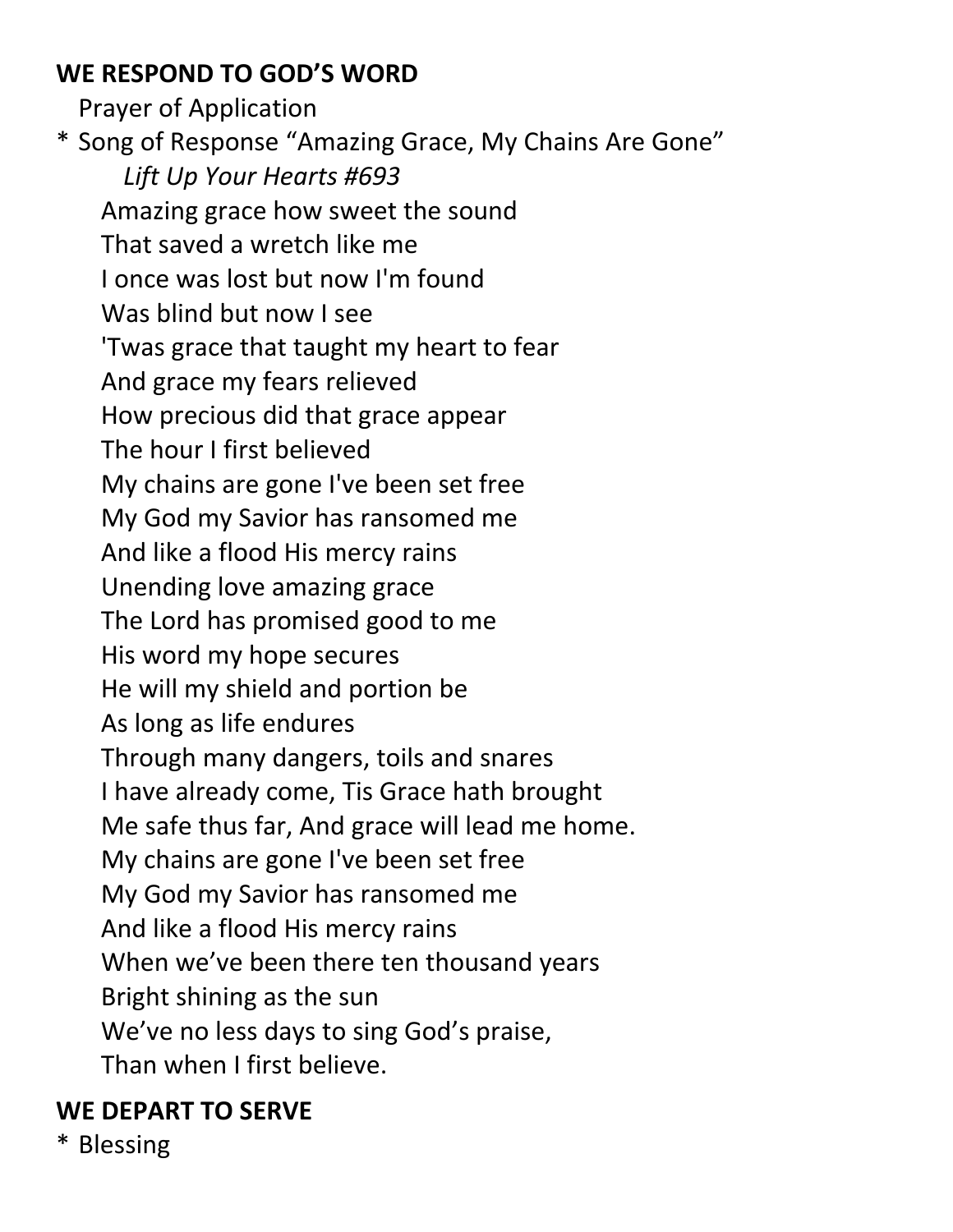\* Closing Song "Freely, Freely God forgave my sin in Jesus' name, I've been born again in Jesus name; And in Jesus' name I come to you To share His love as he told me to: He said, "Freely, freely you have received. Freely, freely give; Go in my name and, because you believe, Others will know that I live All pow'r is giv'n in Jesus' name, In earth and heav'n in Jesus name; And in Jesus' name I come to you To share his pow'r as He told me to: He said, "Freely, freely you have received. Freely, freely give; Go in my name and, because you believe, Others will know that I live

\* Postlude

\*Please stand if you are able.

Children's Message: Stacy Hertz Message: Rev. Randy Raak Musicians: Laura Hufford, Char Verkade

# **Today's Activities**

9:30 a.m. Morning Worship 10:30 a.m. Fellowship Time

# **ANNOUNCEMENTS 6/12/22**

**On June 12th** after the service, join us to celebrate the end of the school year and welcome summer with a church **'brunch' potluck**! Elder groups are asked to provide, if able-A-G and H-K=Breakfast main dish (egg bake, French toast bake, sausage links, scrambled eggs, yogurt); L-S and T-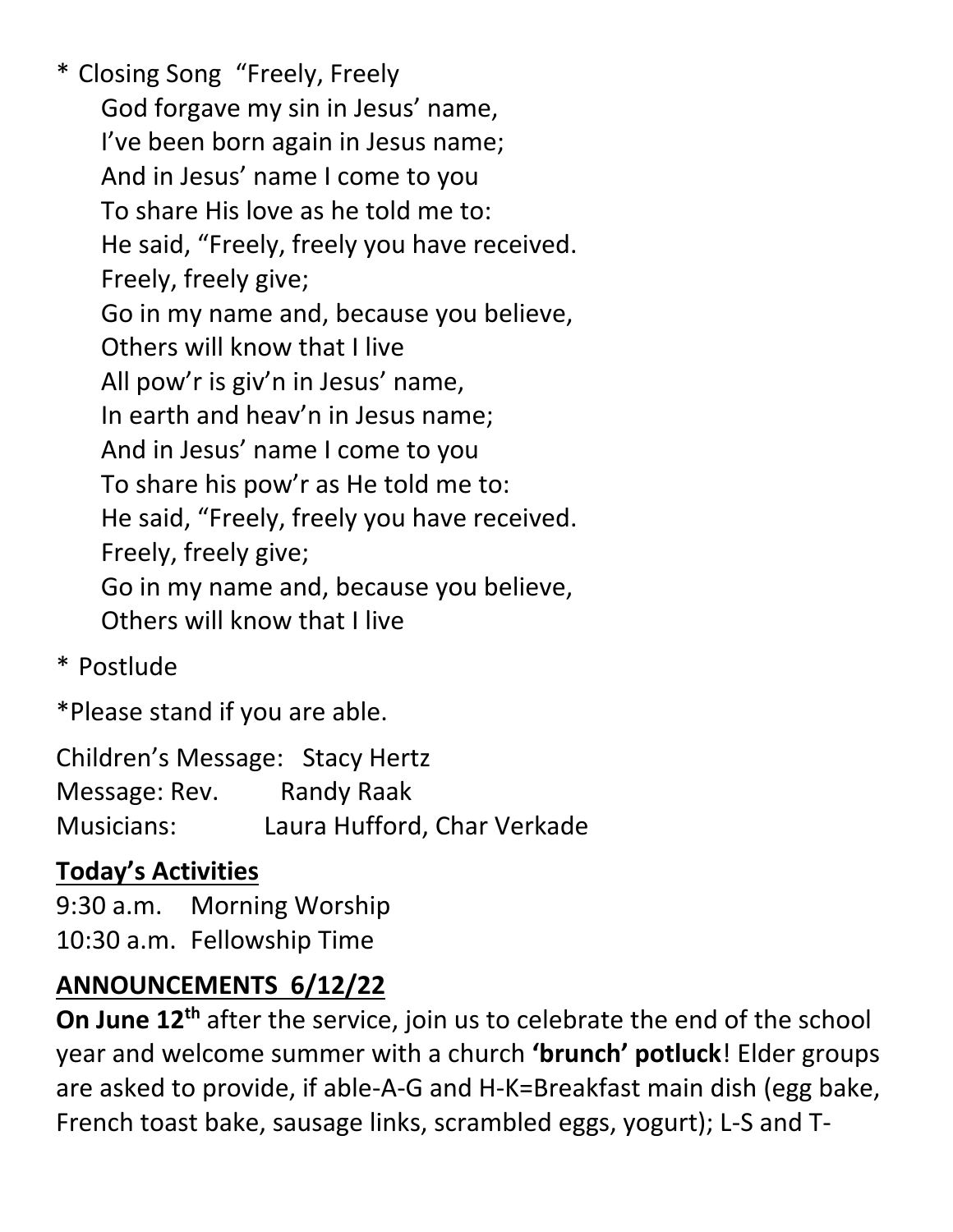Z=sides (fresh/frozen fruit, granola, cheese tray); Juice, milk and coffee provided by the education committee

Arrangements for Wayne are as follows, there will be a visitation at Reiman Gardens Thursday, June 9<sup>th</sup>, from 4-7 pm. Memorial Celebration of life will be at TCRC on Friday, June 10<sup>th</sup> at 1 pm. Please keep Elanor and family in your prayers through these times.

**Christian Education Assistance Fund**: Applications are being accepted for the Christian Education Fund for the 2022-2023 school year. Applications are available on the table outside the office. Complete the application and return it to a deacon or place in the manilla envelope on the counter in the office by **June 12.**

**A special offering** will be taken for the Christian Education Assistance Fund on **June 12**. Please consider the church's commitment to this fund. The program goal: *To fulfill our promise made at Baptism to nurture and train children in the faith and encourage them in the fellowship of believers to be Christ's disciples.*

Please be in prayer for the **Christian Reformed Church's synod** this summer. It will meet in Grand Rapids, Mi from **June 10 – June 16.** Tyler Helfers and Paul Kleinwolterink from our church, and Pastor SJ Kim from the Ames Korean CRC, will be serving as delegates for Classis Northcentral Iowa.

**Mary and Tom Kuyper** has given us an address to share with the congregation. Please let them know that we still have them in our church family thoughts and prayers.

**Midwest Basic Bible Camp:IS HAPPENING THIS YEAR.** Camp will be August  $8<sup>th</sup>$  through the 12<sup>th</sup> at Pine lake.

[https://pinelakecamps.org/summercamp/dates.](https://pinelakecamps.org/summercamp/dates) Sign up sheets are in the office. There is a flyer on the table by the office If you have more questions, please ask Pam Whitney, or contact the Travis or Lance.(Emails below)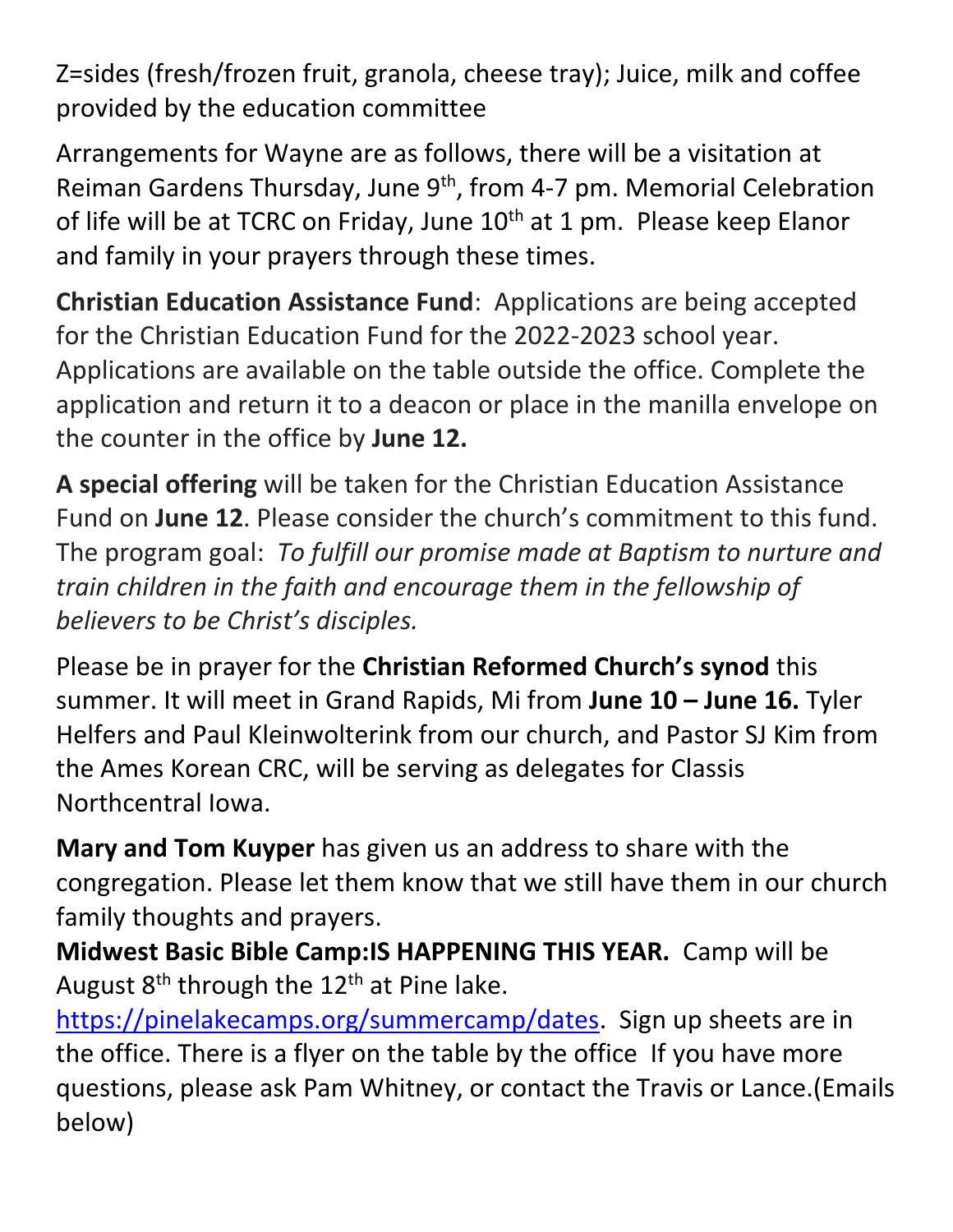**Midwest Basic Bible Camp:** Attention, we are seeking a Nurse, Cabin Leaders, and other Volunteers for Midwest BASIC Bible Camp 2022 (August 8-12). Whether it's for one day or the entire week, we want your help to make the biggest impact we can on our Classis Youth Kids. If you or someone you know is interested, then please reach out to Travis Konig or Lance Hillenga. Camp dates are August  $8<sup>th</sup>$  through the  $12<sup>th</sup>$ 

**CPH Reads** is live for 2022! From today through August 12, kids can report their reading and earn points to have a chance to win CPH Prizes. All you need to do is register your readers at [cph.org/reads](https://communication.cph.org/e3t/Ctc/DH+113/c359504/VVQhsJ7gHCr6W6gpsVY8qF79JW4vJbXQ4KLQWQN9k7M9h3q3n5V1-WJV7CgZdRW8bY8LS5BnSHJW5xwhBg8X-B6zVGCD7K9m0kSVW1d-MBR4qnv1xW12PMXq70pBbgW8q90Kb6WZ0F_VWJG-D8slZlbW7Fngrp4gjpM7W2dC1W15TWT09W5w1GPx8W9zGHN2tJGRkYFDVFW4k1Zcf7jbz8vVFLKy55h-vHDW73rvFj6tzS3YW1qX6zs5_xwF0W6FDvBp8zQVDYW3SVzyd6Rv2D5W4xk2Cd6B1CVMW4H_RJH1sxP4KW2xSFp738gbNH36TH1) and get started!

# **SMALL GROUPS & SUNDAY SCHOOL**

**Breakfast Club** meets on the 2nd and 4th Wednesdays at the Lincoln Center HyVee at 8:30 AM.

**UFO** - Meets on the Third Monday of each month

**Women's Bible Study** – Meets the first Monday of the month

## **DENOMINATION ANNOUNCEMENTS**

#### ReFrame Ministries

**Family Fire** - is an online community exploring Spirit-led family, marriage, parenting, in-laws, blended families, and intimacy. Find encouraging articles and devotions at familyfire.com. Subscribe for regular email updates and connect with our Family Fire community on Facebook.

**I'm a Part of God's** Story - Check out the new kids' devotion at www.kidscorner.net. The Bible is like a telescope that helps us zoom in on God's plan; it reminds us that God works all things together for good. God gave us his Word to be the lens through which we can look at our lives. Ask him to make his promises clear and to help you trust in his plan. Listen now at kidscorner.net and check out all the new content.

**Groundwork:** Biblical Steps for Sharing Your Faith - We've studied what evangelism is, why every believer is called to witness, and the role and power of the Holy Spirit. Now we consider how we share our faith. Join